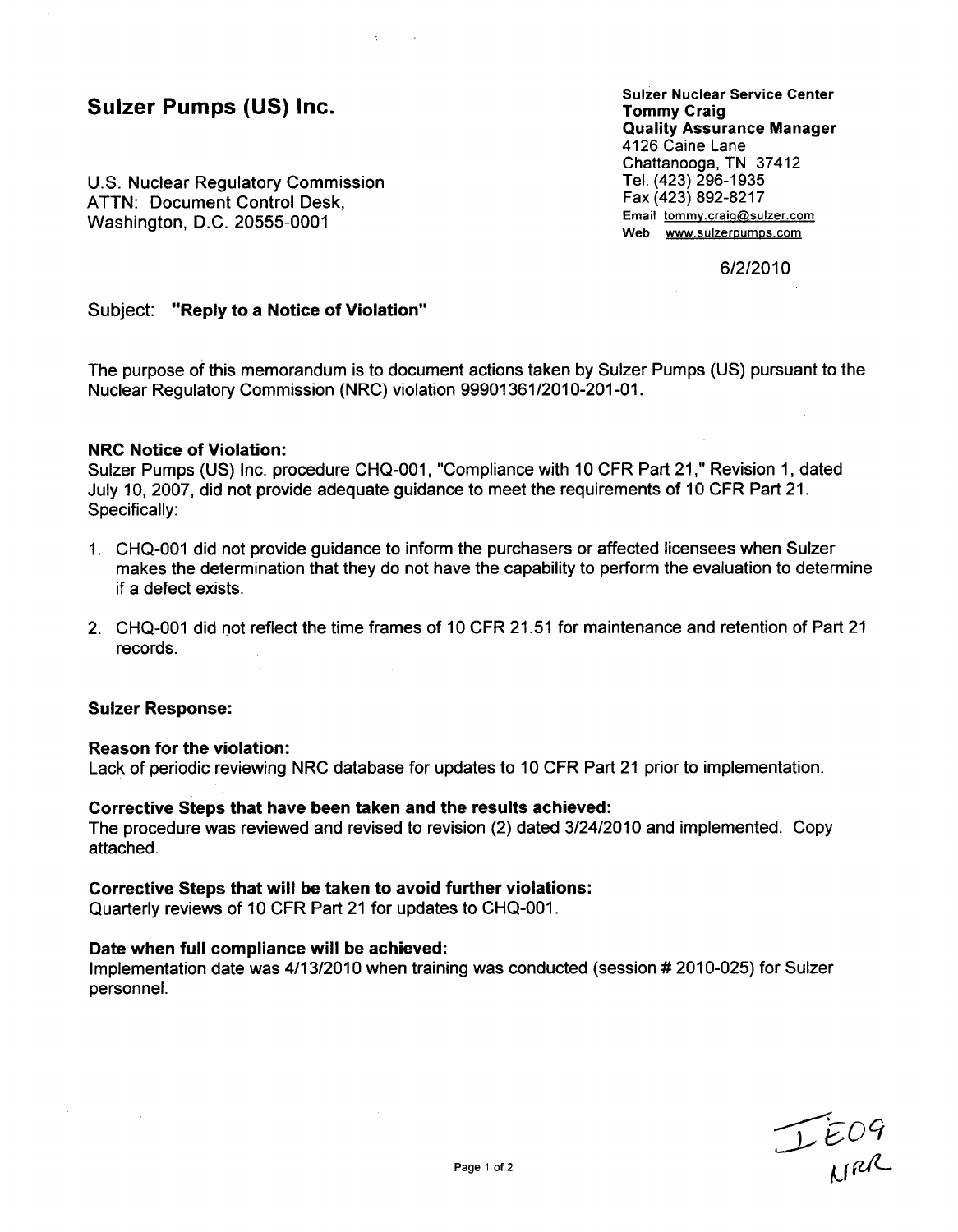Sulzer Pumps (US) would like to thank the NRC investigators for their professionalism and thoroughness during their inspection which was conducted on March 23-26, 2010. We appreciated the input enabling us to make programmatic improvements.

Should you have questions please don't hesitate to contact us as necessary.

Respectfully,

Common Craig

Quality Assurance Manager Sulzer Pumps **(US)** Office: (423) 296-1935 Cell: (423) 883-5948 Fax: (423) 892-8217 e-mail:tommy.craig@sulzer.com

cc: Roy Horner, Jason Foster, Art Washburn, Director, Division of Engineering Office of Nuclear Reactor Regulation

Attachment: CHQ-001 (R2)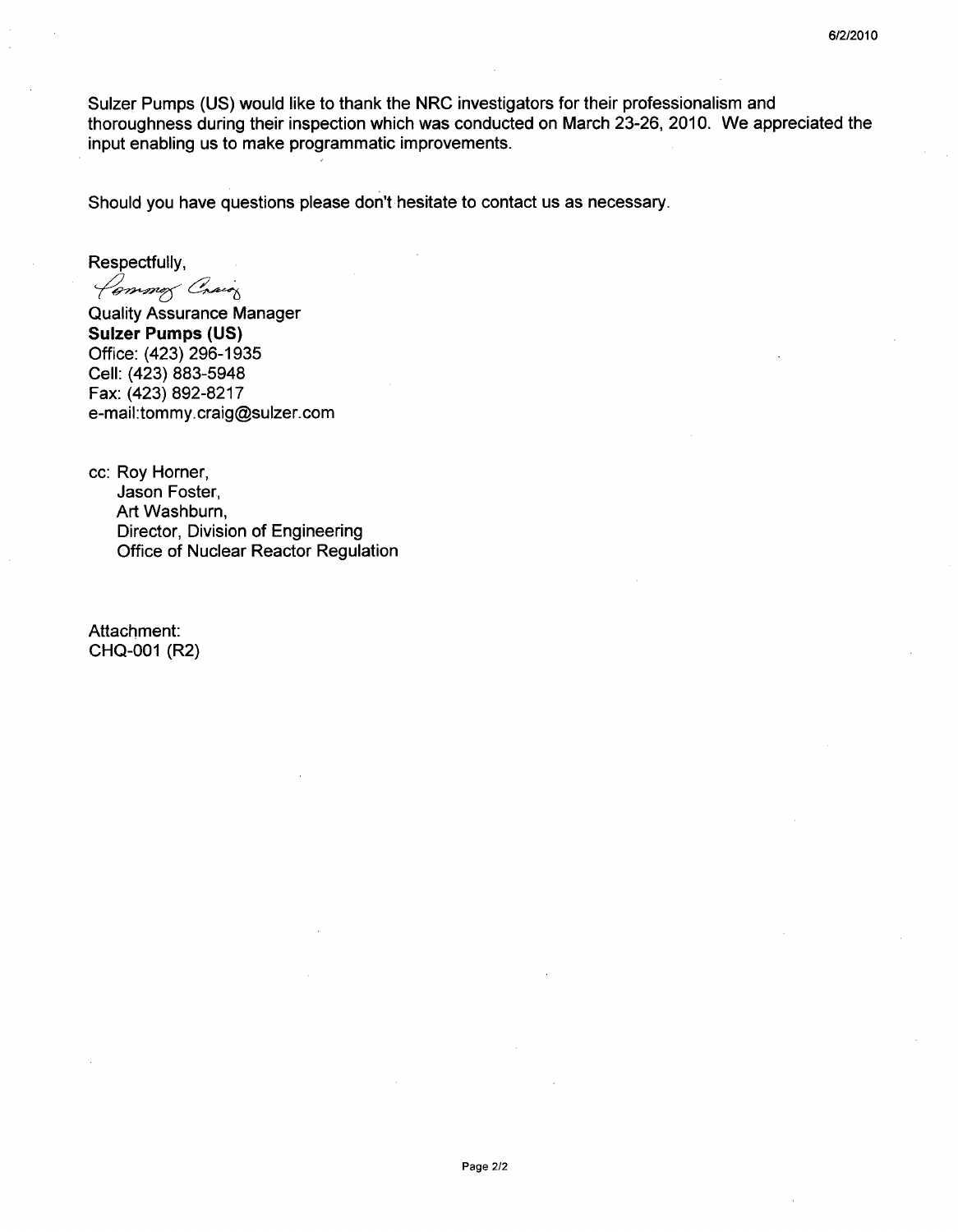# **SULZER PUMPS (US) INC.** Procedure: CHQ-001<br>**SULZER** SULZER NUCLEAR SERVICE CENTER Date: March 24, 2010 **SULZER NUCLEAR SERVICE CENTER** | Date: March 24, 2010<br>Page: 1 of 5 **CHATTANOOGA, TENNESSEE** Page: **1** of **<sup>5</sup> COMPLIANCE** WITH 10CFR PART 21

 $3/24/10$  03/24/10

<sup>r</sup>epared By / Date *Decision COA Approval / Date* 

#### **1.0 PURPOSE AND SCOPE**

- 1.1 This procedure describes actions taken at Sulzer Pumps (US) Inc Sulzer Nuclear Service Center (SNSC) to fully comply with the requirements of the Code of Federal Regulation, 10 CFR Part 21.
- 1.2 This procedure is applicable to operations of Sulzer Pumps Sulzer Nuclear Service Center where the requirements of 10 CFR Part 21 have been invoked by *Customer* Purchase Orders.

#### **2.0** RESPONSIBILITY

- 2.1 Any coworker who obtains information indicating that a nuclear safety related component or assembly provided by or repaired Sulzer Pumps could contain a condition (condition may be a defect (as *defined in the regulation 10 CFR Part 21),* non-compliance or failure to comply) which would cause the component or assembly to fail to perform its intended function will promptly report the condition to the *Sulzer Nuclear Service Center* Quality Assurance Manager.
- 2.2 Each individual and department responsible for the handling of basic components (as defined in the regulation 10 CFR Part 21) will comply with the requirements defined in this procedure and so document the means for compliance.
- 2.3 The *Sulzer Nuclear Service Center Manager* has delegated the responsibility for handling 10 CFR Part 21 reports, evaluations and notifications to the Quality Assurance Manager *but retains overall responsibility.*
- 2.4 The Quality Assurance Manager is responsible to ensure all conditions are reported in accordance with this procedure and to ensure the following is accomplished:
	- 2.4.1 Ensure the applicable 10 CFR Part 21 regulation is posted and accessible to SNSC coworkers.
		- 2.4.1.1 Current copies of the 10 CFR Part 21 regulations, Section 206 of the *Energy Reorganization Act of 1974 and a copy of this procedure shall be posted in the SNSC lunchroom at a minimum.*
	- *2.4.2 If Sulzer determines inadequate capabilities exist to perform the evaluation to determine if a defect exists, the Quality Assurance Manager shall notify the purchaser or affected licensee within five working days after discovery.*
	- *2.4.3 If it is determined to be a defect creating a substantial safety hazard (as defined in the regulation 1OCFR21) shall promptly inform the NRC after discovery in accordance with this procedure.*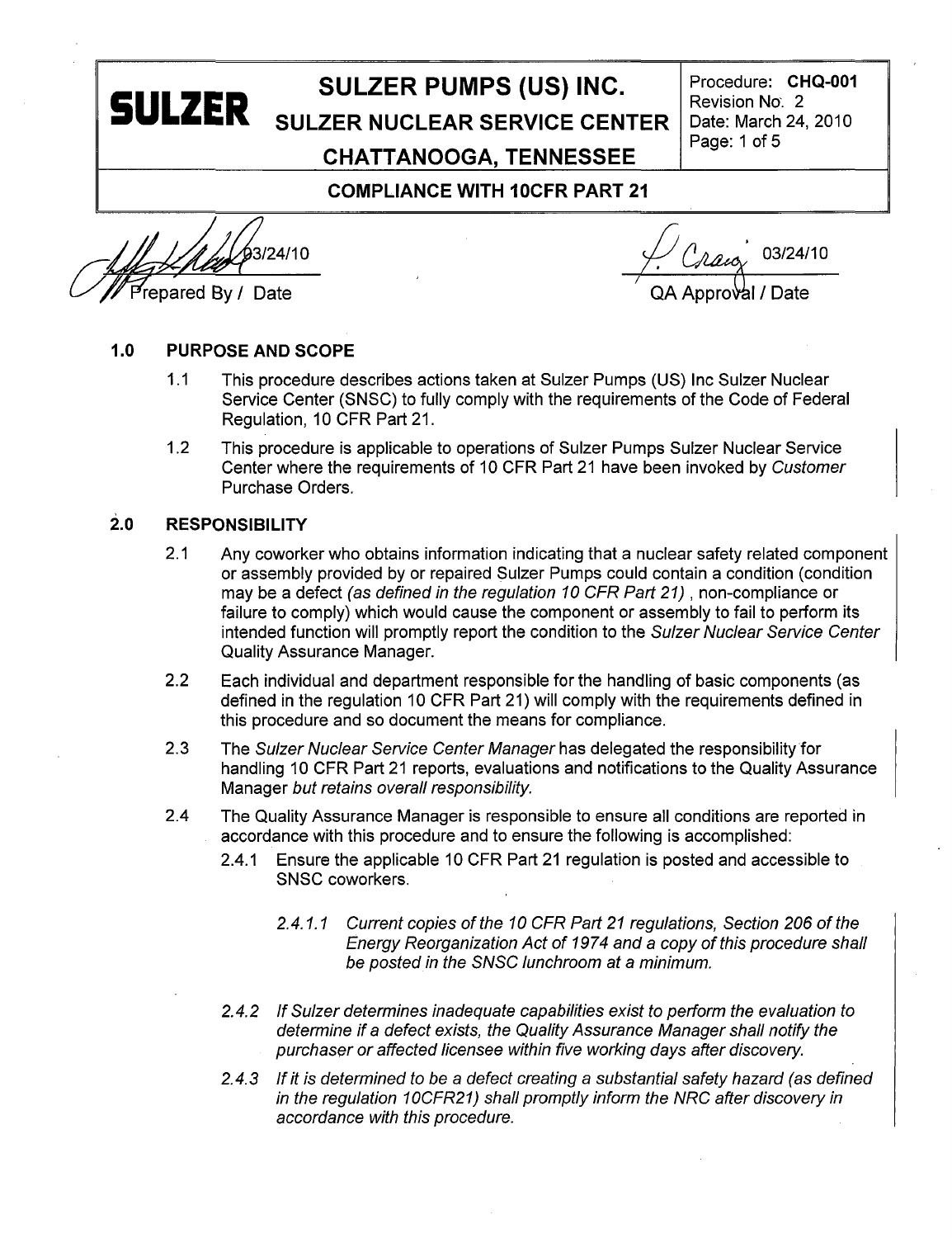# **SULZER PUMPS (US) INC.** Procedure: CHQ-001<br>Revision No. 2

**SULZER** SULZER NUCLEAR SERVICE CENTER Date: March 24, 2010 Page: 2 of **5**

### **CHATTANOOGA, TENNESSEE**

#### **COMPLIANCE** WITH **IOCFR** PART 21

- 2.4.3 To notify the Sulzer Pumps (US) Inc. General Manager Nuclear Services of the potential for a 10CFR Part 21 violation as soon as practical but within five working days at a minimum *after completion of the evaluation.*
	- 2.4.3.1 The General Manager Nuclear Services is a member of the Sulzer Pumps (US) Inc Nuclear 1OCFR Part 21 review committee.

#### **3.0 COMMUNICATION**

#### 3.1 Internal:

3.1.1 Internal communication and reports concerning compliance with 10 CFR Part 21 will be directed to the Quality Assurance Manager.

#### 3.2 External:

*3.2. 1 Except as required otherwise written communications and reports shall be addressed to the NRC's Document Control Desk by mail to the U.S. Nuclear Regulatory Commission, Washington, DC 20555-0001.*

#### 4.0 PROCUREMENT **DOCUMENT** CONTROL

4.1 Each procurement document for a basic component (procurement document means a contract that defines the requirements which basic components must meet in order to be considered acceptable by the purchaser) will specify 10 CFR Part 21 applicability as defined by the Customer purchase order.

#### **5.0 EVALUATION**

- 5.1 Upon receipt of information (CAR/NCR, etc.) which indicates a nuclear safety related component or assembly may have a condition which could cause it to fail to perform its intended function, the Quality Assurance Manager shall perform an immediate preliminary evaluation and convene a meeting of the 10 CFR Part 21 committee as defined in 6.0, but in all cases be done within 60 days of discovery.
- 5.2 The Quality Assurance Manager shall prepare and submit to the NRC an interim report should an evaluation be unable to be completed within 60 days from discovery. The interim report shall describe the deviation or failure to comply and state when the evaluation will be completed. This interim report shall be submitted in writing within 60 days of discovery of the deviation or failure to comply.
- 5.3 The Quality Assurance Manager shall be notified as soon as practicable and in all cases within 5 working days after completion of evaluations. Alternatively, an authorized designee shall be notified.
- 5.4 The committee shall evaluate and document its findings that shall include but not be limited to:
	- 5.4.1 Identification of the assembly or component to be evaluated.
	- 5.4.2 Nature of the reported defect or failure and the potential impact on the safety related function that could be created by the condition.
	- 5.4.3 The date on which information of such condition was obtained.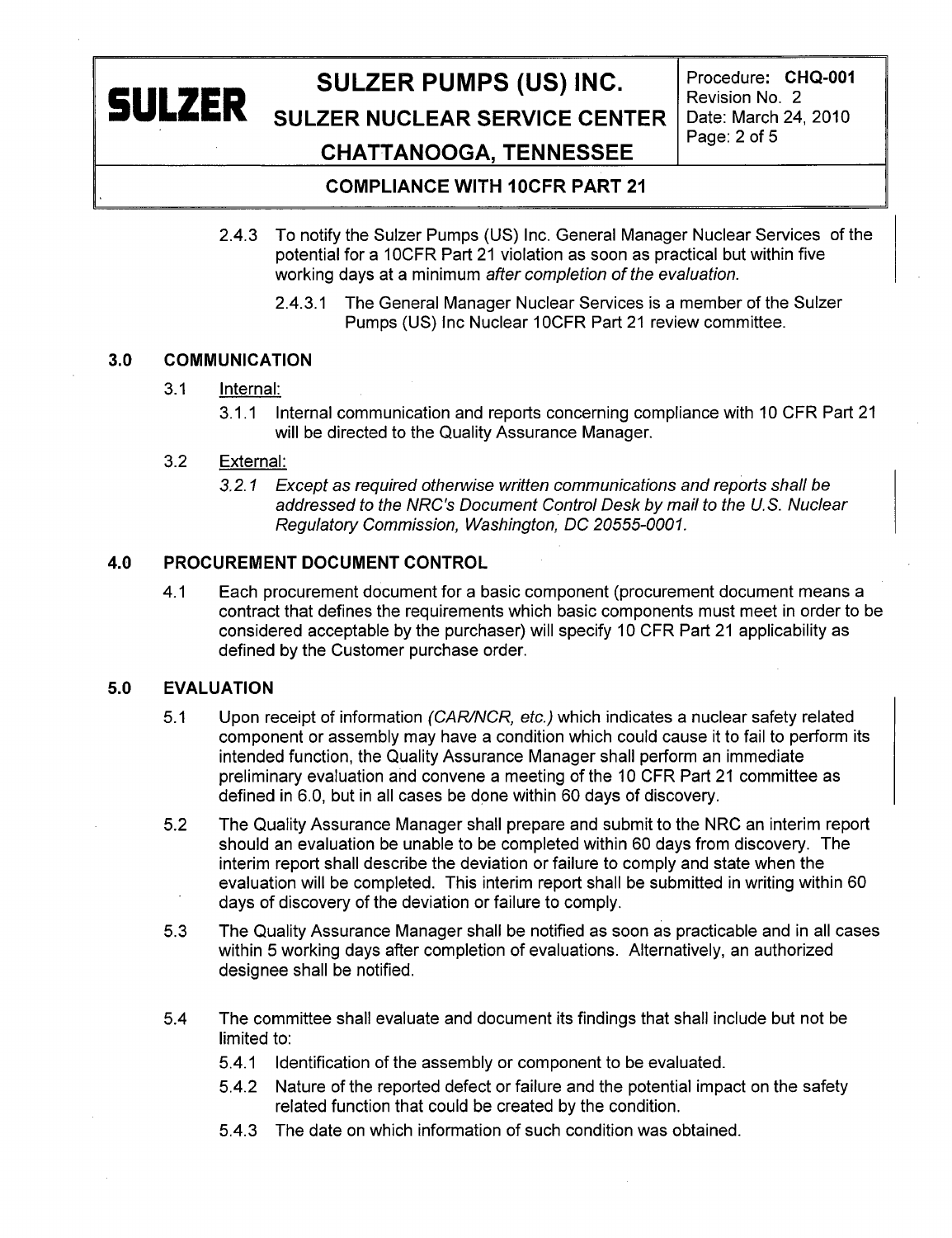# **SULZER**

# SULZER PUMPS (US) INC. Procedure: CHQ-001

**SULZER NUCLEAR SERVICE CENTER** 

Revision No. 2<br>Date: March 24, 2010

# **CHATTANOOGA, TENNESSEE** Page: **3** of **<sup>5</sup>**

#### **COMPLIANCE** WITH 10CFR PART 21

- 5.4.4 The number and location of all such components in use at, supplied for, or being supplied to facilities subject to the regulation of 10 CFR Part 21.
- 5.4.5 The corrective actions which has been, is being, or will be taken, along with the name of the individual, organization, or department responsible for this action; and the length of time that has been or will be taken to complete the action.
- 5.4.6 Any advice related to the condition about the plant or component that has been, is being, or will be given to purchasers or licensees.

#### 6.0 COMMITTEE

- 6.1 The following details the people that comprise the committee:
	- 6.1.1 Permanent members of the Material Review Board (MRB): Chairperson: SNSC Quality Assurance Manager and the Engineer Manager (or their assigned representative during absence). Additional assistance may be required of other coworkers as deemed necessary by the committee.
- 6.2 At the request of the Quality Assurance Manager, the committee will be assembled and conduct an evaluation in accordance with 5.0 and the requirements of 10 CFR Part 21.
- 6.3 Upon completion of the evaluation, the determination will be made regarding reporting and, if deemed necessary, will comply 7.0.

#### **7.0** REPORTING PROCEDURE

- 7.1 Notifications *of a defect* to the NRC shall be in accordance with the following guidelines:
	- 7.1.1 Initial notification by facsimile, which is the preferred method of notification, to the NRC Operations Center at (301) 816-5151 or by telephone at (301) 816-5100 within two days *after notification to the General Manager Nuclear Services.* Verification that the facsimile has been received should be made by calling the NRC Operations Center.
	- 7.1.2 Written notification *of a defect* shall be made *in accordance with this procedure* within 30 days *after notification to the General Manager Nuclear Services.* to the following address:
	- 7.1.3 Document Control Desk

U.S. Nuclear Regulatory *Commission*

Washington, DC 20555

- 7.1.4 The written report shall include, but need not be limited to, the following information, to the extent know:
	- 7.1.4.1 Name and address of the individual or individuals informing the commission.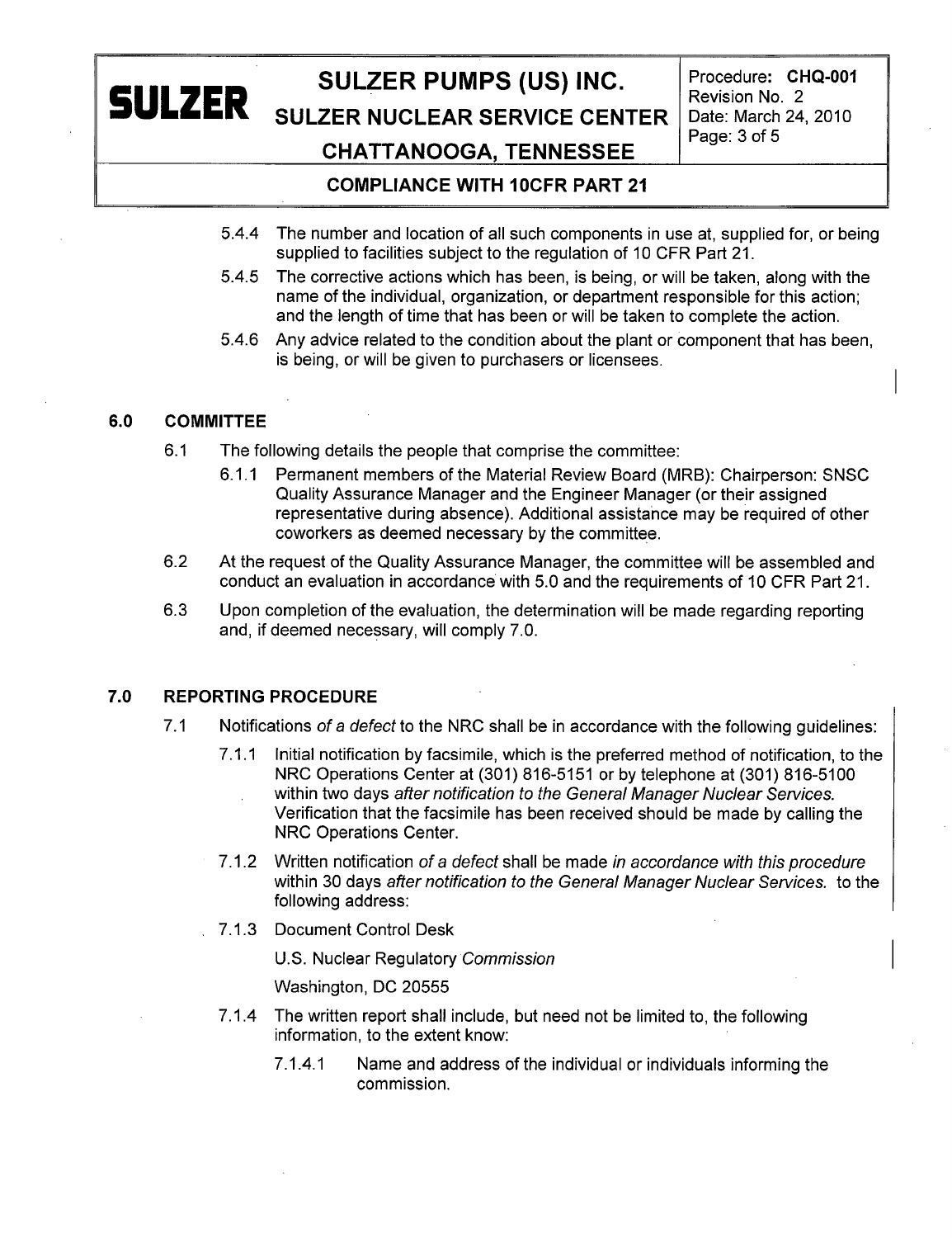# **SULZER**

## SULZER **PUMPS (US) INC.** Procedure: **CHQ-001**

**SULZER NUCLEAR SERVICE CENTER | Date: March 24, 2010 CHATTANOOGA, TENNESSEE** Page: 4 of **<sup>5</sup>**

Revision No. 2

- **COMPLIANCE** WITH 10CFR PART 21
- 7.1.4.2 Identification of the facility, the activity, or the basic component supplied for such facility or such activity within the United States which fails to comply or contains a defect.
- 7.1.4.3 Identification of the firm constructing the facility or supplying the basic component which fails to comply or contains a defect.
- 7.1.4.4 Nature of the defect or failure to comply and the safety hazard which is created or could be created by such defect or failure to comply.
- 7.1.4.5 The date on which the information of such defect or failure to comply was obtained.
- 7.1.4.6 In the case of a basic component which contains a defect or fails to comply, the number and location of all such components in use at supplied for, or being supplied for one or more facilities or activities subject to the regulations in this part.
- 7.1.4.7 The corrective action, which has been, is being, or will be taken; the name of the individual or organization responsible for the action; and the length of time that has been or will be taken to complete the action.
- 7.1.4.8 Any advice related to the defect or failure to comply about the facility, activity, or basic component that has been, is being, or will be given to purchasers or licensees.
- 7.1.4.9 The Quality Assurance Manager or responsible officer may authorize an individual to provide the notification required by this paragraph provided that this shall not relieve his or her responsibility.
- 7.2 *After discovery and* if during the evaluation process it is determined that the condition may be reportable under the provisions of 10 CFR Part 21, THEN the Quality Assurance Manager shall do the following as a minimum:
	- 7.2.1 The evaluation will be reported to the SNSC Manager and Sulzer Pumps (US) Inc. General Manager Nuclear Services within one (1) day following the evaluation.
- 7.2 IF it is determined that the condition is reportable under the provisions of 10 CFR Part 21, THEN notification to the NRC shall be made by the General Manager Nuclear Services.